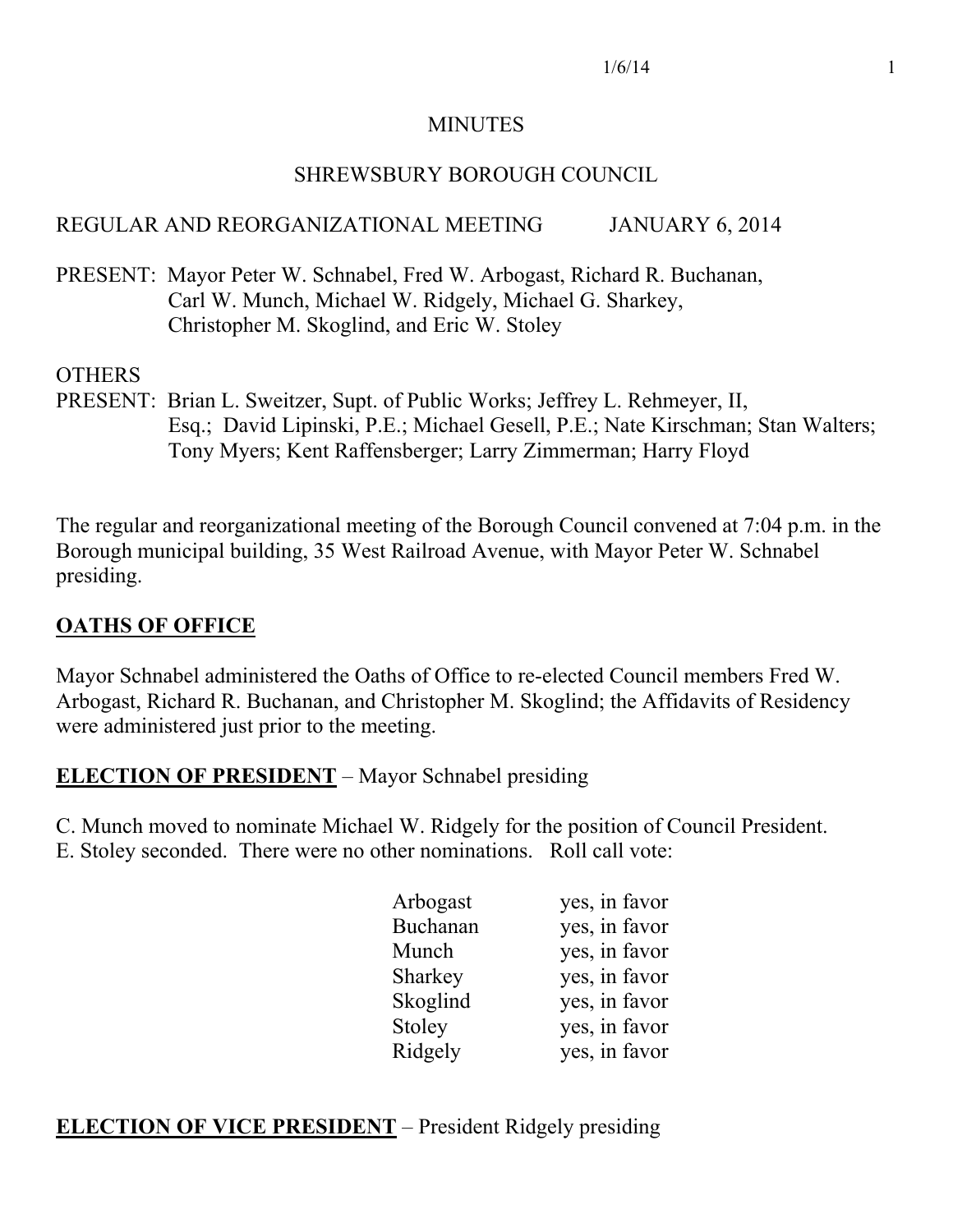E. Stoley moved to nominate Richard R. Buchanan for the position of Council Vice President. M. Sharkey seconded. There being no other nominations, the motion carried with all in favor.

# **ELECTION OF PRESIDENT PRO TEM**

F. Arbogast moved to nominate Christopher M. Skoglind for the position of Council President Pro Tem, should the need arise.

E. Stoley seconded. There being no other nominations, the motion carried with all in favor.

# **APPOINTMENTS BY COUNCIL**

Secretary – Cindy L. Bosley Assistant Secretary/Treasurer – Shirley M. Shaw Treasurer – Cindy L. Bosley Zoning Hearing Board Solicitor – Harry L. McNeal, Jr., Esq. Sewage Enforcement Officer – David Brown Auditor – SF  $&$  Company Borough Engineer – James R. Holley & Assoc. Borough Solicitor – Jeffrey L. Rehmeyer, II, Esq. of CGA Law Firm Planning Commission Engineer – James R. Holley & Assoc. Zoning & Building Permit Officer/BCA – South Penn Code Consultants, LLC Keith J. Hunnings; Commonwealth Codes UCC building inspections

C. Skoglind moved to approve the above appointments.

R. Buchanan seconded. The motion carried with all in favor.

Southern Regional Police Commission

Mayor Peter W. Schnabel Richard R. Buchanan Nathan Kirschman, alternate

Police Pension Committee

Mayor Peter W. Schnabel and Christopher M. Skoglind

Police Civil Service

James Carman

SYC Planning Commission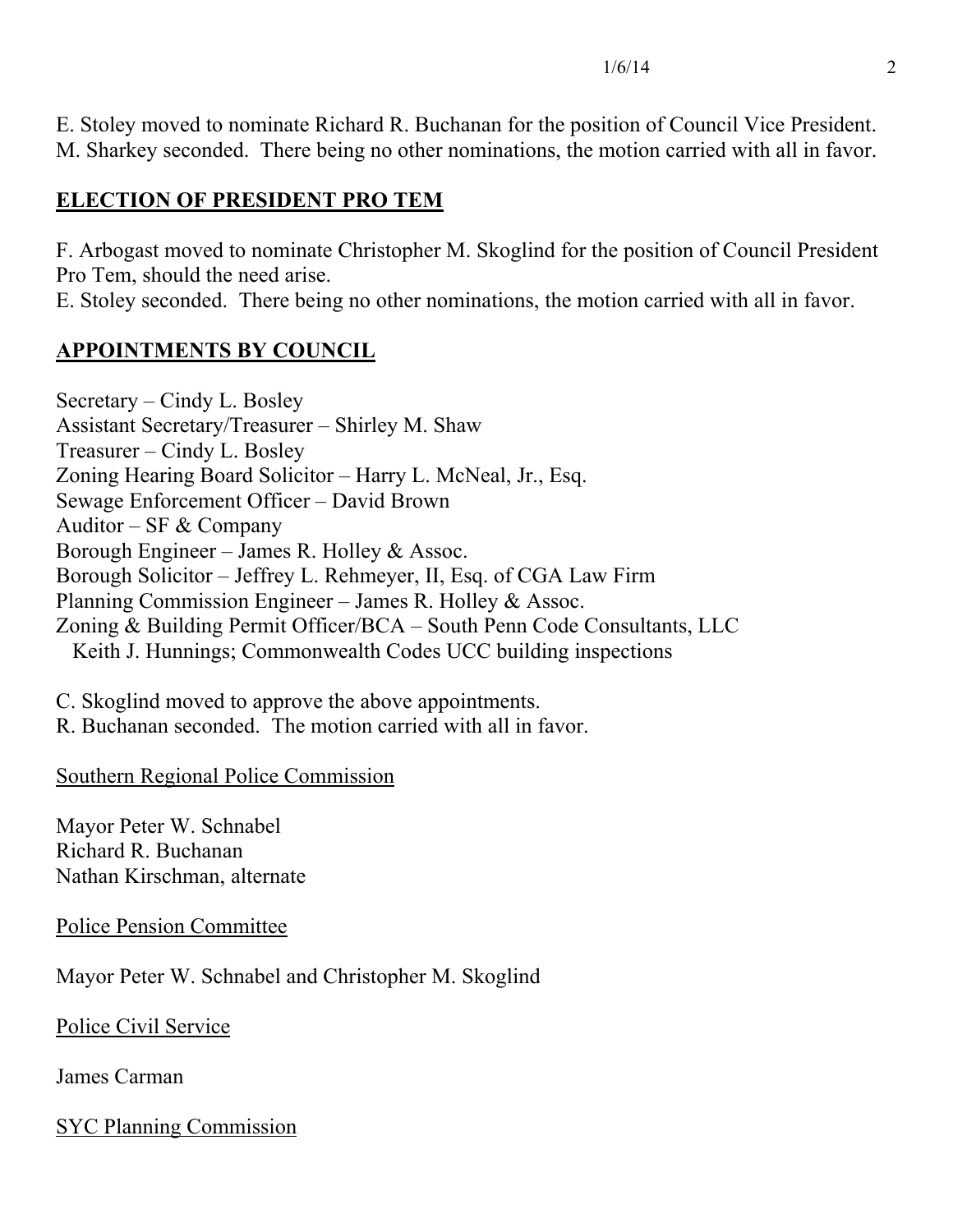Eric W. Stoley, interim Michael G. Sharkey – alternate

E. Stoley moved to approve the above appointments.

R. Buchanan seconded. The motion carried with all in favor.

## **OTHER APPOINTMENTS**

## Water & Sewer

Richard R. Buchanan, Chairman Eric W. Stoley Fred W. Arbogast

Public Roads & Lighting

Michael G. Sharkey Eric W. Stoley Carl W. Munch

Public Safety, Welfare & Personnel

Fred W. Arbogast Richard R. Buchanan Eric W. Stoley

Public Lands, Buildings & Finance

Christopher M. Skoglind Carl W. Munch Fred W. Arbogast

## Subdivision, Land Development and Zoning

Eric W. Stoley Michael G. Sharkey Carl W. Munch

Strategic Planning Committee

Carl W. Munch Eric W. Stoley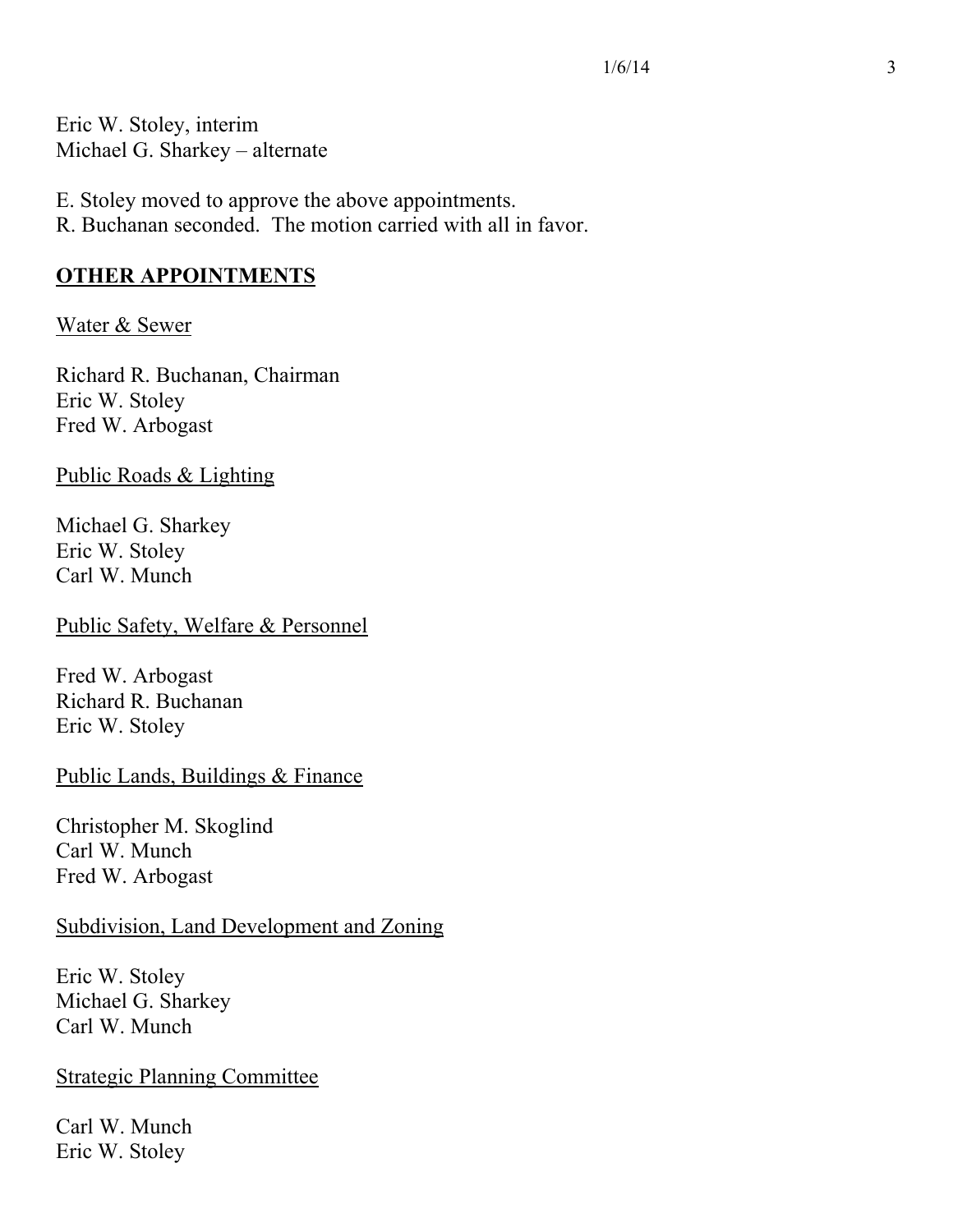#### Christopher M. Skoglind

#### Community Interface Committee

Christopher M. Skoglind Carl W. Munch Fred W. Arbogast

#### Retirement Committee: Trustees Pension

Christopher M. Skoglind, Chairman Carl W. Munch

#### Chief Administrative Officer of Pension Plan

Christopher M. Skoglind

#### Local Government Advisory Committee

Eric W. Stoley Carl W. Munch, alternate

#### Council of Governments

Carl W. Munch Fred W. Arbogast, alternate

#### York Adams Tax Bureau

Michael G. Sharkey Michael W. Ridgely, alternate

Tax Payers' Bill of Rights

Eric W. Stoley

#### Emergency Management Representative

Eric W. Stoley

The foregoing appointments were approved by unanimous consent.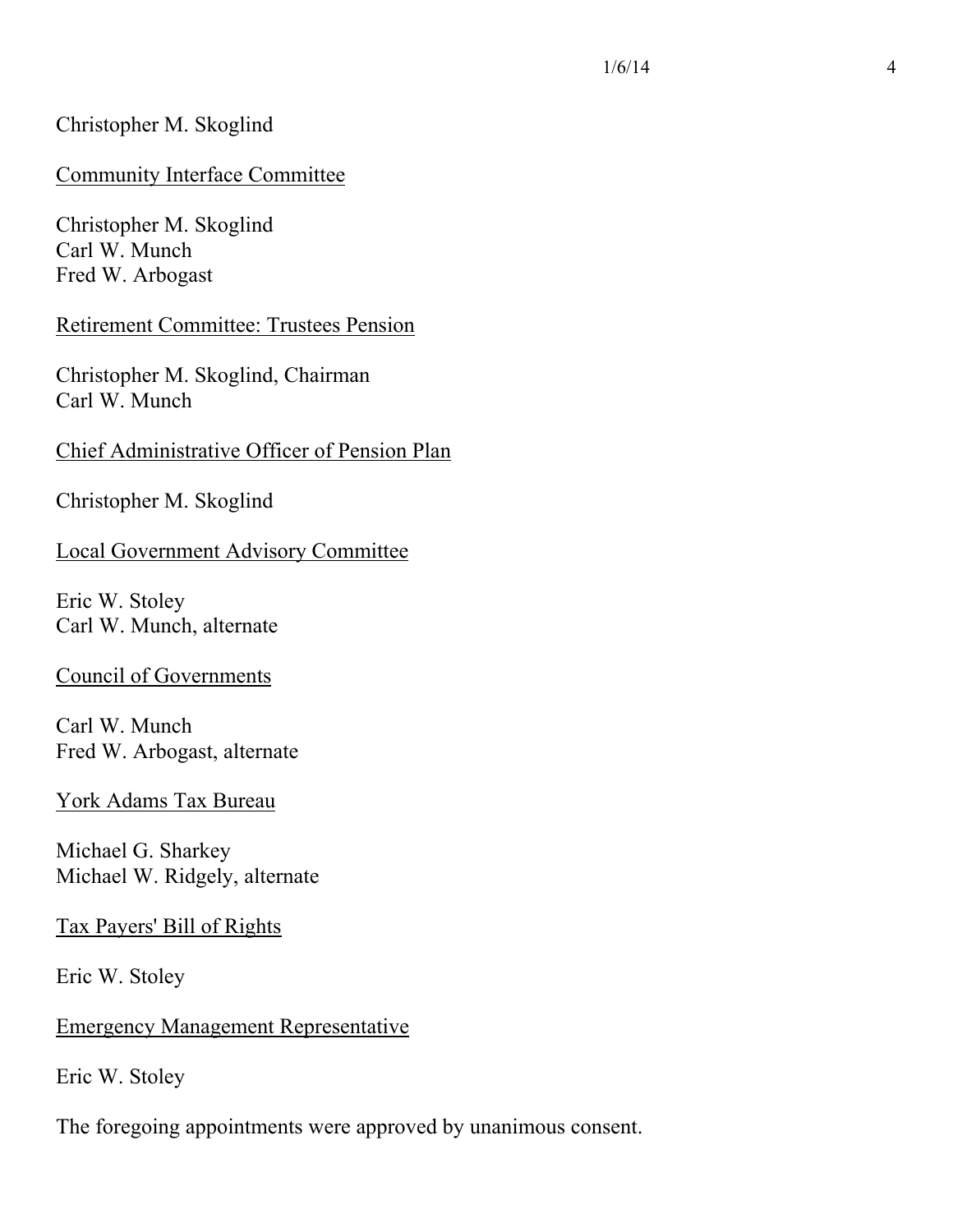## Vacancy Board

Christopher M. Skoglind John LaMartina – Registered Elector

#### Emergency Management Director/Coordinator and Assistants

Stanton Walters, Coordinator Nathan Kirschman, Assistant

Public Information Officer

Michael W. Ridgely

Traffic and Access Control Officer

Ronald Hontz

Open Records Officer

Cindy L. Bosley

The foregoing appointments were approved by unanimous consent.

## **CITIZEN'S COMMENTS**

Harry Floyd, 21 North Main Street, was present to state that it took six months to receive a permit to install six parking spaces at 21 North Main Street/23 North Main Street. He believes there is a problem with the Borough's procedures that it took that long. Mr. Floyd was told the process is designed to protect all residents. The two properties are in a Zone 2 of the Wellhead Protection Zone and as a result, the Floyds attended a wellhead protection committee meeting in October and an Operation and Maintenance plan was necessary. A right-of-way agreement was also necessary if one of the properties is sold in the future. After review by Sol. Rehmeyer and Eng. Lipinski, minor changes were recommended for both documents. Mr. Floyd's contractor was trying to coordinate the agreements that were prepared by the Floyds' surveying firm and attorney. The process may have gone smoother and quicker had one of those individuals spearheaded the project. Mr. Floyd was asked for a recap of expenses and Council will revisit the procedures in place.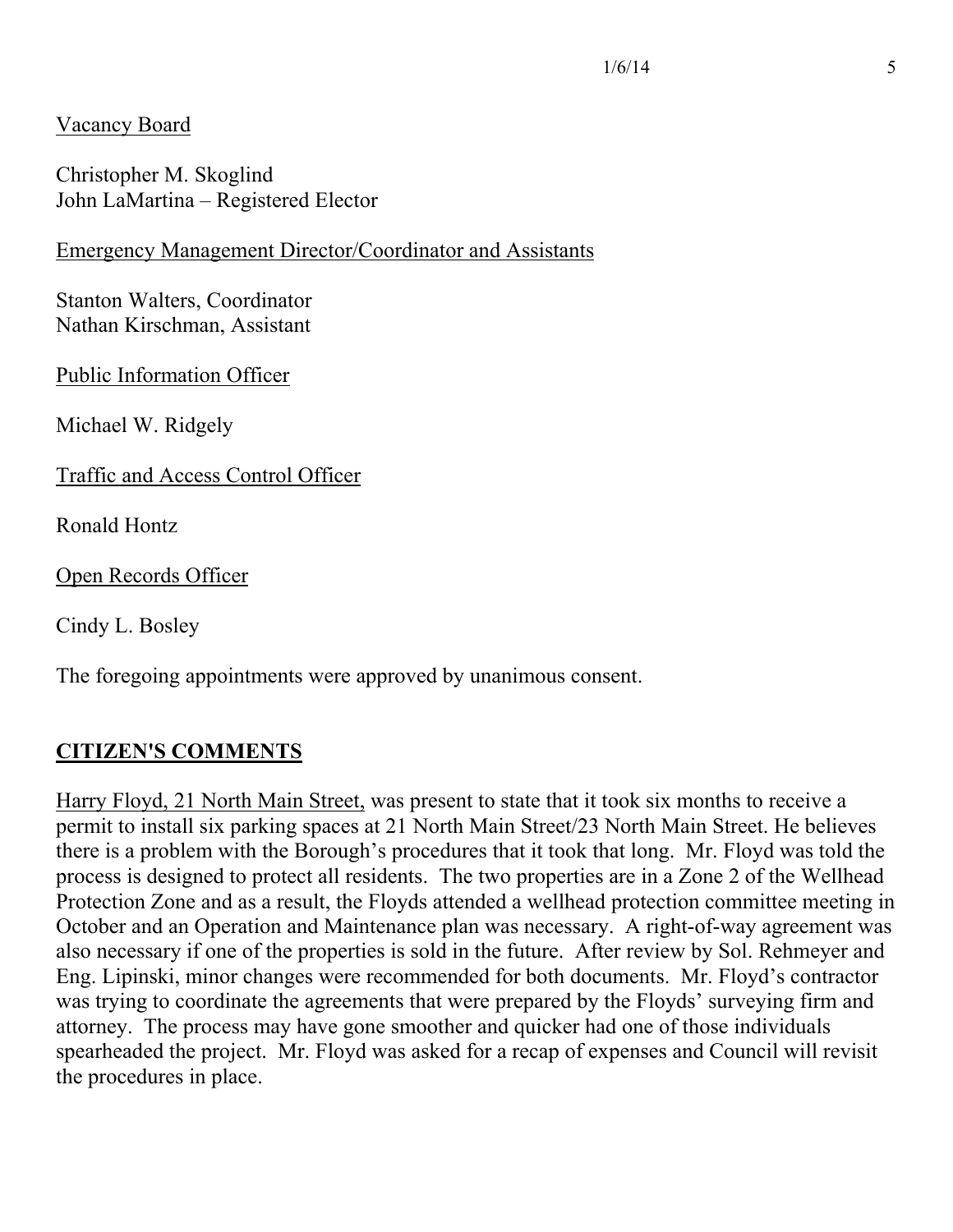## **APPROVAL OF MINUTES**

The minutes of the December 11 and December 26 meetings were approved by mutual consent by those who were at that meeting.

# **APPROVAL OF EXPENDITURES AND REPORT OF ACCOUNTS**

C. Skoglind moved to approve the expenditures and report of accounts for December. M. Sharkey seconded. The motion carried with all in favor.

# **BILL LIST**

The bill list for December was presented: General account: check numbers 11991 thru 12036; Water account: check numbers 5081 thru 5096; Sewer account: check numbers 4749 thru 4767: Highway Aid account: check numbers: 878 through 880.

C. Skoglind moved to approve the bill list for December, 2013.

E. Stoley seconded. The motion carried with all in favor. The Borough is waiting on the explanation from New Freedom Borough as to how the grease trap fine monies will benefit the Borough.

# **APPROVAL OF PAYROLL REGISTER**

C. Skoglind moved to approve the December 9 and 23 payroll registers. M. Sharkey seconded. The motion carried with all in favor.

## **Codes Enforcement**

# **Southern Regional Police Department** – Richard R. Buchanan/Mayor Schnabel

There is no report to review as the Commission will re-organize this Wednesday evening. Since starting to patrol Stewartstown Borough, there have been seven calls for service two of which were a drug and a criminal arrest. Stewartstown Borough officials are happy with the transition. Interviews were held Saturday for a patrolman and a recommendation will be made to the Commission Wednesday evening. The joint agreement was signed on December 19. Mayor Schnabel again commended Buck Buchanan for the excellent job he did in putting together the budget and presentations. Winterstown Borough has signed on with Southern Regional Police for a year and there will be a need for a school resource officer in the future.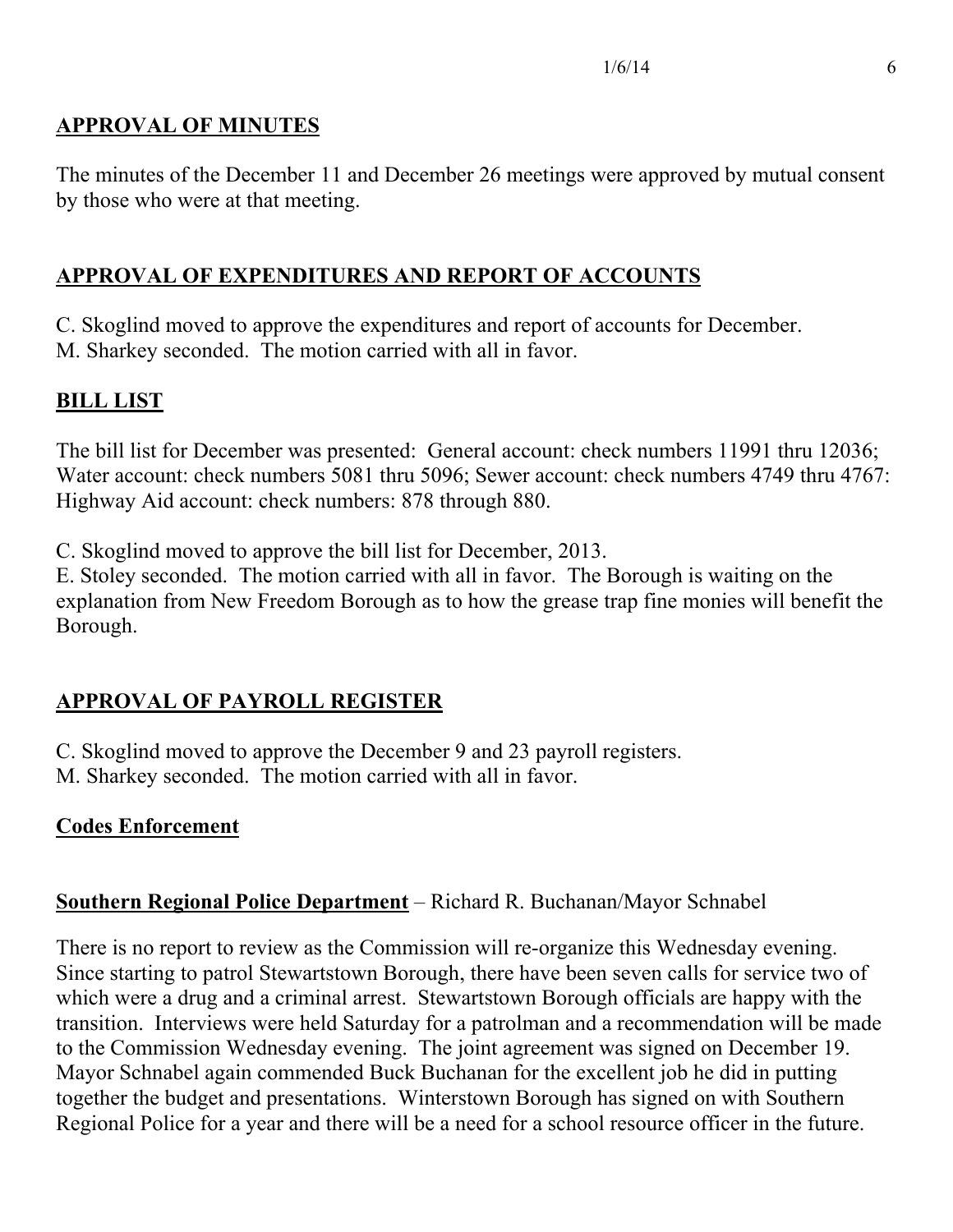Eng. Lipinski entered the meeting at 7:48 p.m.

## **Water & Sewer** – Richard R. Buchanan

#### Home Well Replacement

We are still waiting for a decision from DEP as to whether a submersible pump can be installed. The cost for the submersible pump would be \$23,325.00 compared to a vertical pump at \$34,575.00.

## Smith Well 72-Hour Test

Taylor GeoServices and the Public Works Department conducted a 72-hour pump test on the Smith Well from December 16 to December 19. The first two hours were lost due to a data logger problem. If DEP will not accept the test results, it will have to be done again or just do a two-hour test since that is when the most drawdown occurs.

#### 15725 Magnolia Drive Sewer Repair

Springfield Contractors was contracted to repair the 15 feet deep lateral at a cost of \$10,903.36.

# **SUBDIVISION AND LAND DEVELOPMENT BUSINESS**

## Members 1st Credit Union Final Subdivision/Land Development Plan Resubmitted

The plans were presented at the October 9 meeting and the checklist of outstanding items was reviewed for the subdivision plan. The Borough has not received an approved sewer planning module as yet but Mr. Gesell stated an approval letter was e-mailed to him on December 11. He will provide the office with a copy of that letter.

E. Stoley moved to approve the final subdivision plan filed by Kimco Realty/Members 1st contingent upon receipt of the approval letter from DEP for the sewer planning module exemption.

R. Buchanan seconded. The motion carried with all in favor. All other conditions mentioned in the October 9 minutes have been met.

## Members 1<sup>st</sup> Credit Union Final Land Development Plan

E. Stoley moved to approve the final land development plan of Members 1st Credit Union. M. Sharkey seconded. The motion carried with all in favor.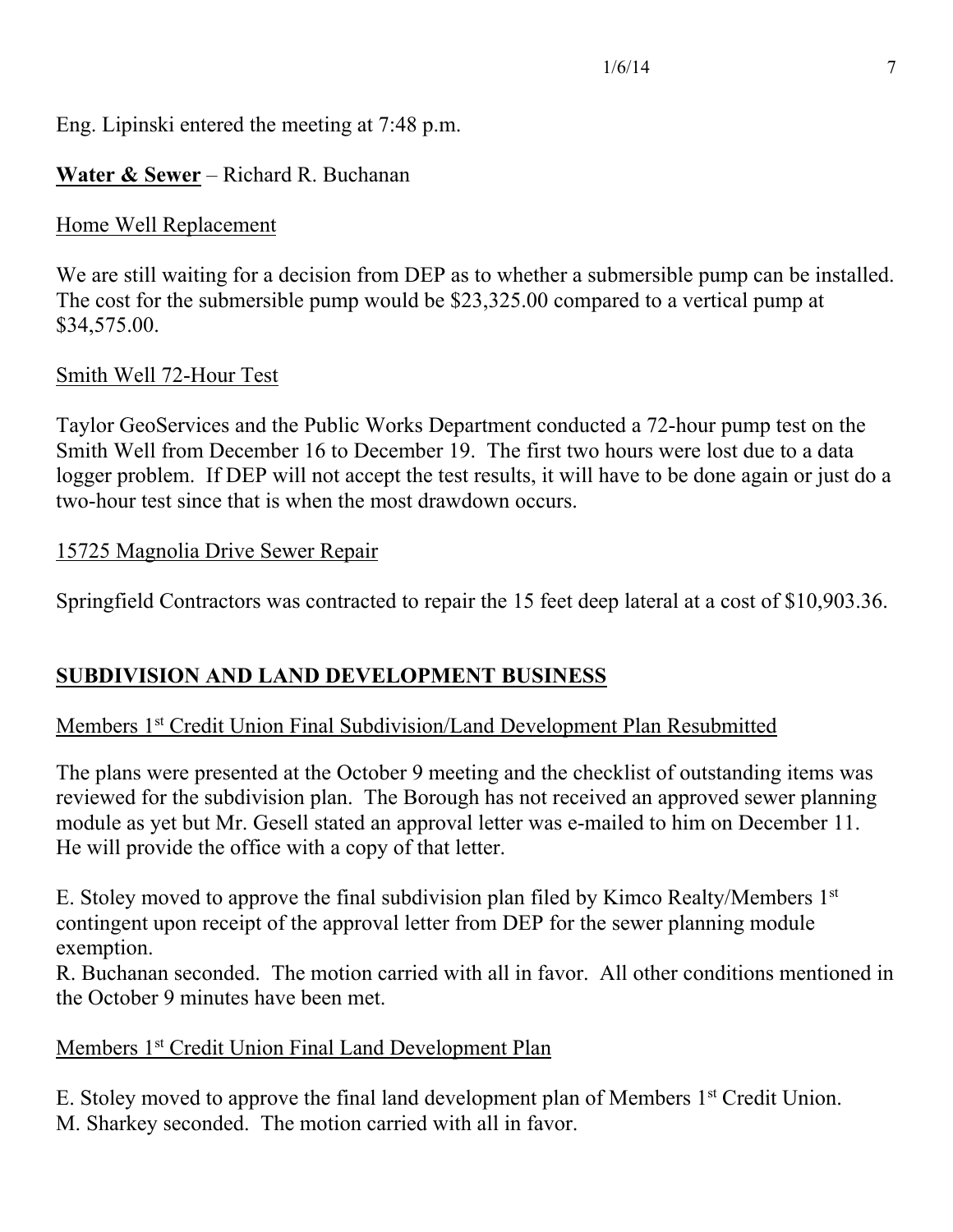## AutoZone, 95 East Forrest Avenue Request for Extension

Kent Raffensberger was present at the request of Council to explain why an extension of time is being requested. The property is in a Zone 2 of the Wellhead Protection Zone and the Zoning Hearing Board will announce its decision this Thursday evening. Those comments will need to be made part of the plan. The PennDOT permitting will take possibly six months as the traffic study needs to be redone. The E  $\&$  S plan and NPDES permit is contingent on the new storm water control plan the Borough adopted. Kent felt six months should be sufficient to get all of the required items completed.

E. Stoley moved to approve a six month extension for processing the land development plan contingent upon the plan also incorporating the requirements of the new storm water management ordinance adopted in October. The six month extension would be until the July Council meeting.

R. Buchanan seconded. The motion carried with all in favor; Kent Raffensberger stated he was in agreement with the conditions.

M. Sharkey stated he is concerned with the number of driveways on the north side of East Forrest Avenue in this location. It is hoped that PennDOT will look at the street as a whole and not each individual driveways.

# **Public Roads & Lighting** – Michael G. Sharkey

## 89 East Forrest Avenue HOP

Eng. Lipinski reported that a low-volume Highway Occupancy Permit was issued for 89 East Forrest Avenue a few years ago. If the use changes at this location, the permit will need to be revised.

## Roadway Deterioration

E. Stoley noted some areas where the weather has taken its toll on some roadways. He will pass the locations along to Supt. Sweitzer.

#### Snow Emergencies

The ordinances need to be reviewed and possibly changed to clarify wording to allow the police department to better issue citations. Also, the public needs to be conditioned that if a snow event occurs, they should remove their vehicles from the street. Suggestions were to use the autodialer one time at the beginning of the snow season to warn that citations will be issued,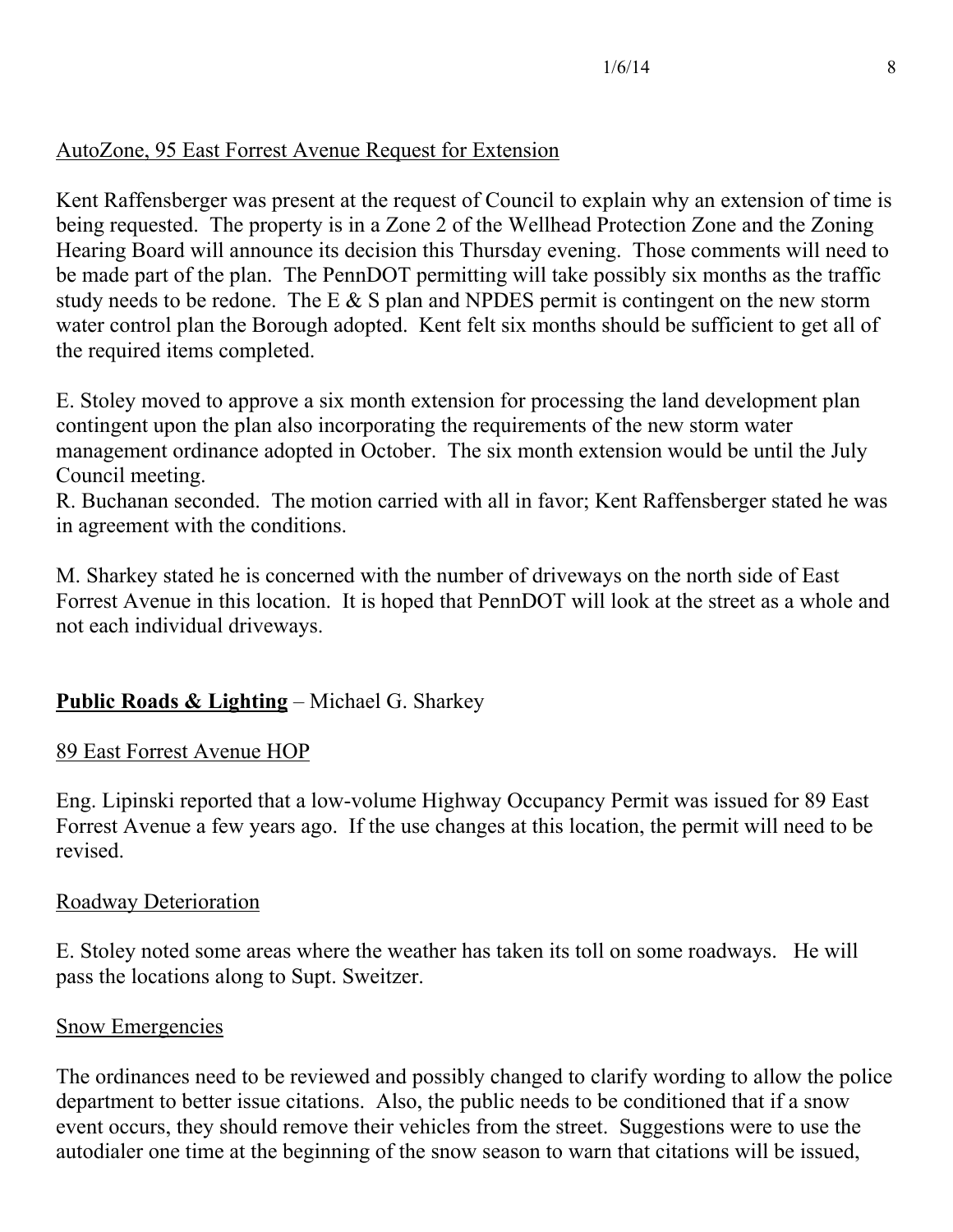contact Fire Chief Myers to place the announcement on its Facebook page, radio stations and WGAL will continue to be e-mailed with the announcement, and place the information on the Borough's website.

# **Public Lands, Buildings and Finance** – Christopher M. Skoglind

## Financial Reports

C. Skoglind noted that his monthly financial report will now include the charting of the balances in the PLGIT accounts.

## Municipal Authority

C. Skoglind would like the Committee to start meeting with the Municipal Authority, possibly the end of February, to continue the process to get it split off and operate more independently.

## New Truck

The new Freightliner truck was used during the last three storms.

## **ENGINEER'S REPORT**

## Pervious Pavers

Eng. Lipinski asked if Council wanted to allow residents to place pervious pavers that allow water to pass through. Under the ordinance, if a resident wished to place the pavers and remove all of their grass, they could. This will be taken under consideration.

## FEMA Flood Map Meeting

Eng. Lipinski will be attending a meeting with FEMA regarding updating flood plain maps. The Borough did not receive mapping because we have no flood zones.

## Southern Farms Sewer Project

SWERP, Inc. did provide an invoice and a DVD for the work on Covington Drive.

# **SOLICITOR'S REPORT**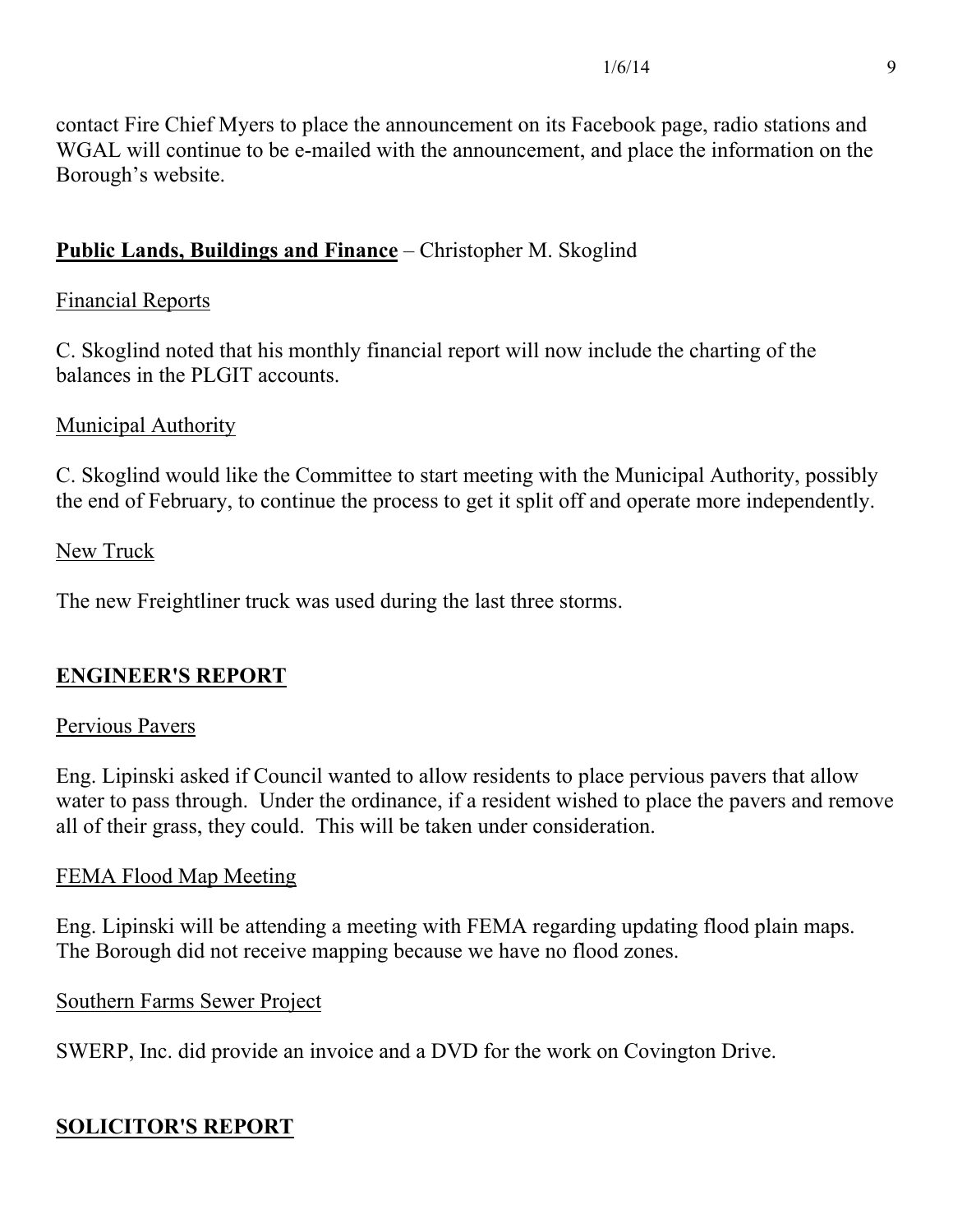## Zoning Fee Schedule

E. Stoley moved to adopt Resolution #2014-1 adopting the new fees for special exceptions and variances.

C. Munch and M. Sharkey seconded. The motion carried with all in favor.

## Harry and Jeanne Floyd Parking Lot Addition

Sol. Rehmeyer noted that the Floyds went to a wellhead protection meeting in October and he received the right-of-way agreement from the Floyds' attorney in November. He responded to her. He later received a Stormwater Controls Operation and Maintenance Agreement. He provided comments, which were completed by the Floyds' representatives, but only after a couple of attempts. The variety of individuals assisting the Floyds with various components of the approval process created some of the confusion, time delay, and added expense.

## Amendment to Zoning Ordinance and Subdivision and Land Development Ordinance

Comments were received from the York County Planning Commission and the comments and draft ordinance will be before the Borough's Planning Commission on January 27.

## Covington Ridge III

S & A Homes should be providing the requested information prior to the next Council meeting.

## Bid Threshold Limit Increase for 2014

The threshold limit for phone quotations(three are required) is \$10,300.00 to \$19,200.00 and public bidding is required for expenses over \$19,200.00.

## Prevailing Wage for Road Projects

The prevailing wage threshold for locally funded road and bridge projects has increased to \$100,000.00.

# **Public Safety, Welfare and Personnel** – Fred W. Arbogast

F. Arbogast thanked the Public Works Department and Office staff on the great job they do.

# **Secretary's Report** – Cindy L. Bosley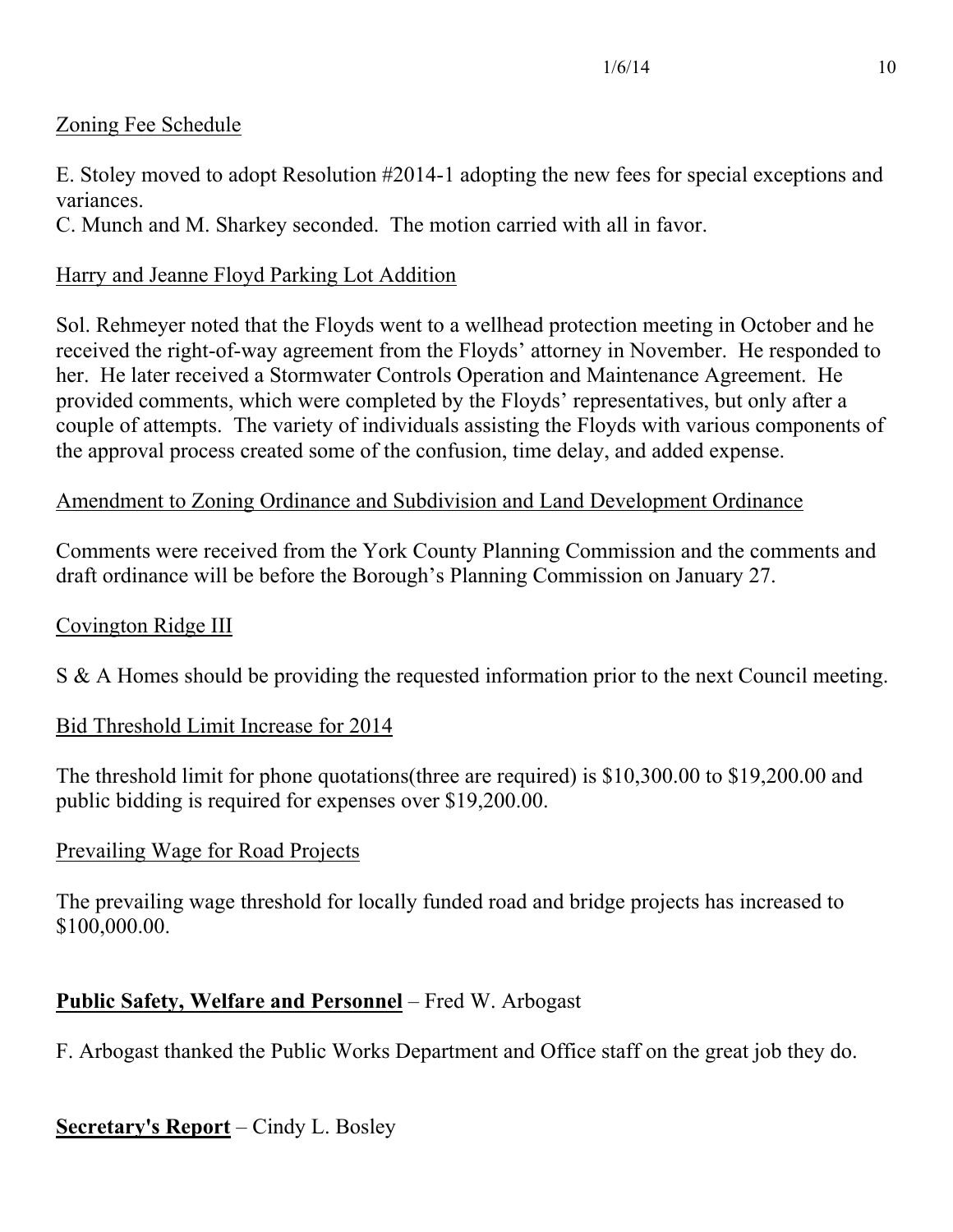## Right to Know Seminar

Sol. Rehmeyer reminded Council and Mayor Schnabel about the Right to Know seminar at CGA Law Firm's offices on January 29. Mayor Schnabel will attend.

## **York Adams Tax Bureau** – Michael G. Sharkey

The next meeting is on January 29.

## **Subdivision, Land Development and Zoning** – Eric W. Stoley

#### **Planning Commission/Regional Planning Commission** – Eric W. Stoley

#### **UNFINISHED BUSINESS**

## **NEW BUSINESS**

Issue Control Sheet

R. Buchanan moved to authorize the transfer of \$75,000.00 from the water revenue account to the water capital account at PLGIT.

C. Skoglind seconded. The motion carried with all in favor.

#### I-83 Pedestrian Crossing Study

Eng. Lipinski stated that Will Clark of the York County Planning Commission said they can perform the traffic study for removing the pedestrian crossing at the I-83 overpass for a fee of \$725.00.

#### Re-appointments

Michael Smelgus to the Municipal Authority; new term to expire 1/1/19; Joseph Silbaugh, Jr. to the Wellhead Protection Committee; new term to expire 1/12/18; Robert Noonan to the Wellhead Protection Committee; new term to expire 1/12/18; Thomas L. Milstead, Jr. to the Zoning Hearing Board; new term to expire 1/1/17

- E. Stoley moved to approve the foregoing re-appointments.
- R. Buchanan seconded. The motion carried with all in favor.

# **COMMUNICATIONS**